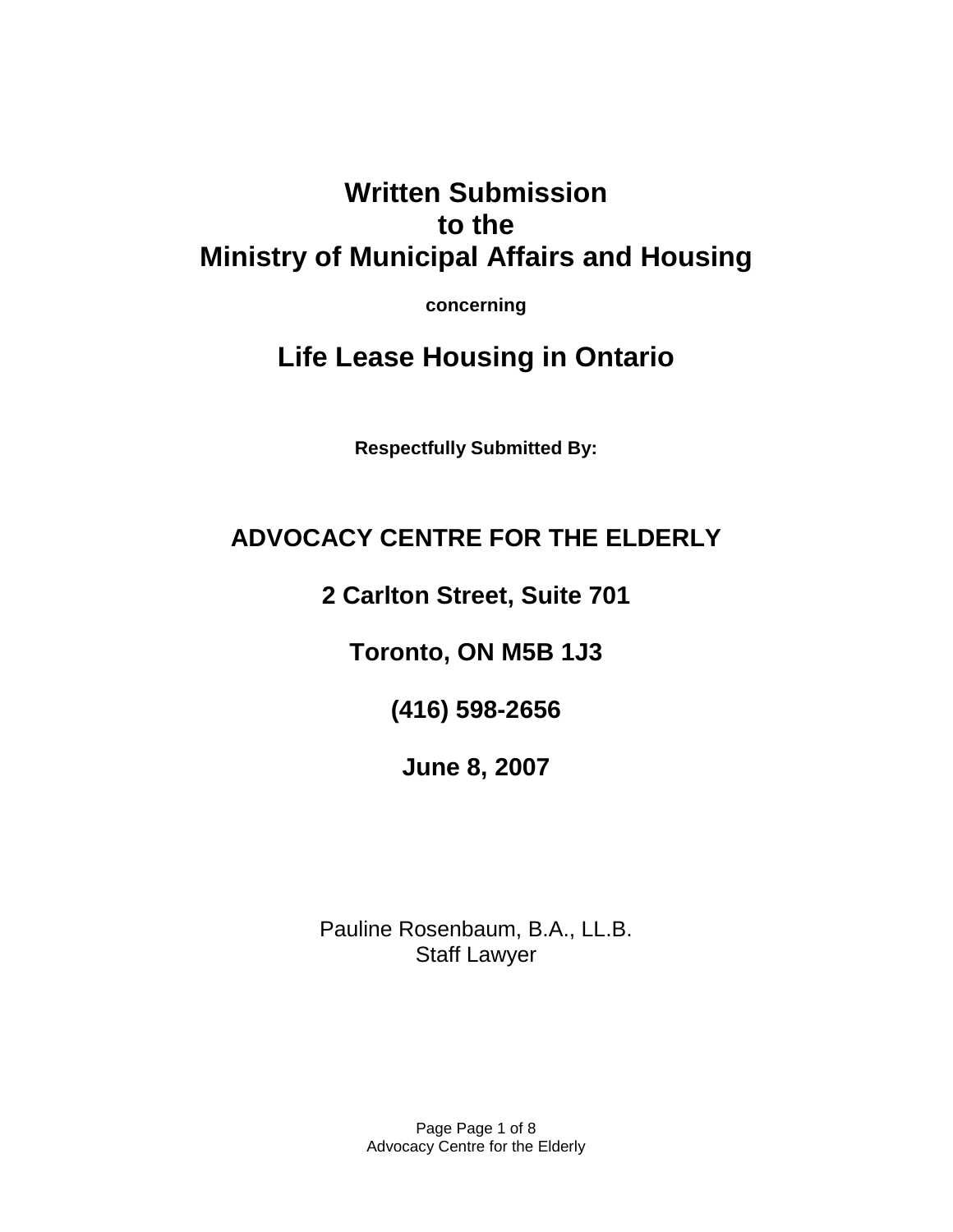#### **1. Introduction to ACE**

The Advocacy Centre for the Elderly (ACE) is a specialty community legal clinic that was established to provide a range of legal services to low-income seniors in the Province of Ontario. These legal services include individual and group client advice and representation, public legal education, community development, and law reform activities. ACE has been operating since 1984 and is the only legal clinic in Canada with a specific mandate and expertise in legal issues of the older population.

Clients regularly seek our advice on issues relating to accommodation and care in retirement homes, long-term care homes, and other forms of housing. We also receive many requests for assistance from community legal aid clinics and others across Ontario for assistance in how to approach legal questions on seniors' housing. ACE lawyers are in high demand as speakers on seniors' issues and residents' rights. Numerous presentations on these issues have been made by ACE at the local, provincial, national and international levels.

Few of our clients are wealthy enough to be able to purchase life lease housing. However, we have had clients in life lease housing who have sought our advice on issues relating to the care and services they are receiving. They have also contacted us concerning their rights in relation to the life lease sponsor/operator.<sup>1</sup> We are pleased to contribute our views on the regulation of life lease housing based on our extensive experience advocating for seniors in Ontario.

#### **2. Importance of Regulation**

Life lease housing projects in Ontario are currently not covered by any legal framework. Some sources describe life leases as operating "outside the law". It is critical that Ontario create a proper framework within which life lease arrangements will be regulated, particularly given the projections about Ontario's demographic changes over the next few decades. Life lease housing appears to be an attractive option for older Ontarians and seems likely to grow in popularity.

Shelter and personal care decisions are among the most important aspects of daily life for Ontarians at every stage of life. For seniors, who may be moving out of a home they have lived in for many years, these decisions may have an even greater importance. Life lease purchasers must have the comfort of knowing that their form of housing is operating within the bounds of agreed-upon legislated standards.

It is encouraging that the government appears to be moving in the direction of creating consumer protection legislation to cover this area. ACE strongly supports this initiative. We respectfully offer the following comments concerning areas that should be covered in any new legislative scheme.

l  $1$  In this submission we use the term "sponsor/operator" to refer to the organization or organizations that create, build, and operate life lease projects. We understand that the different phases of the project may be the responsibility of different corporate or administrative entities.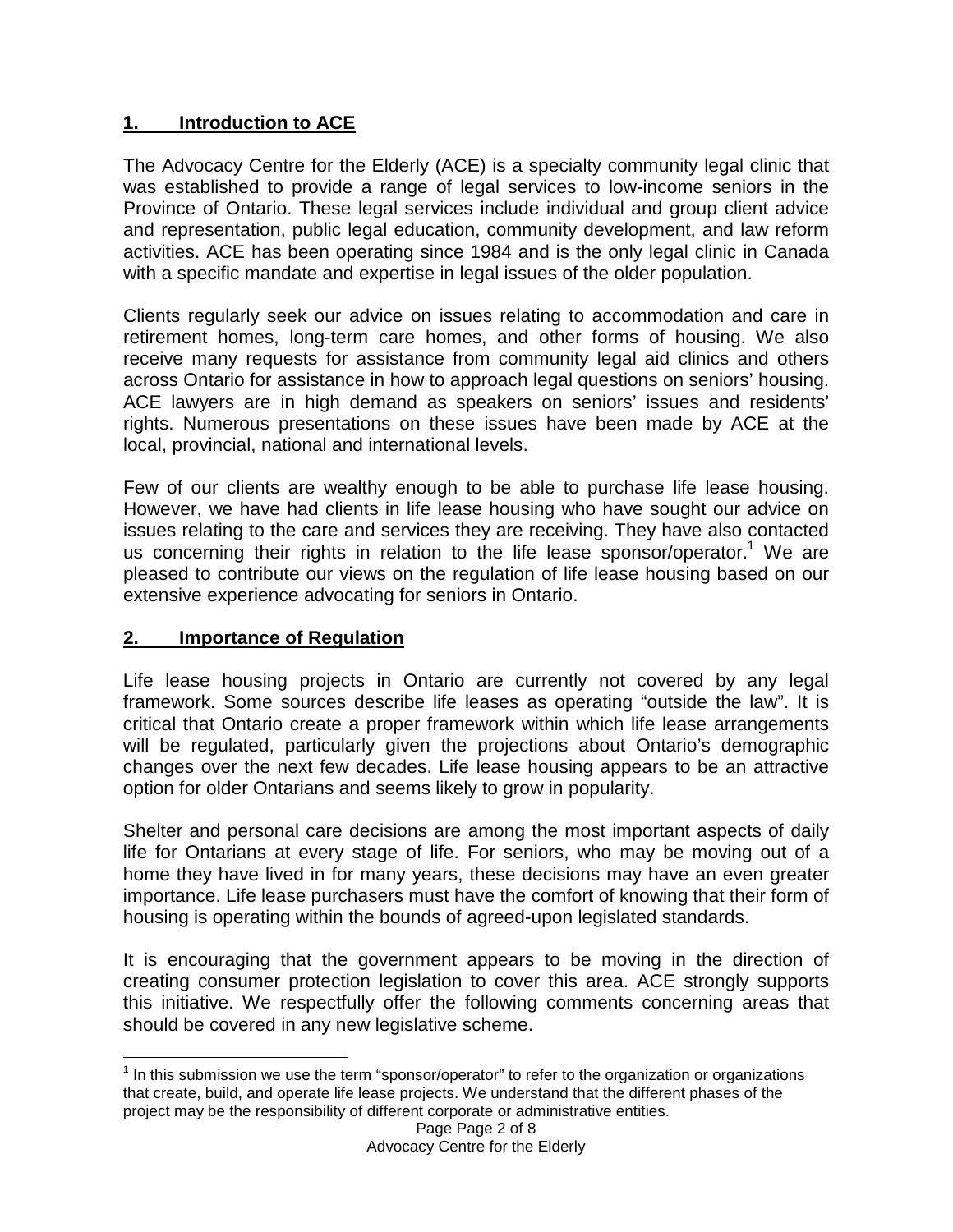#### **3. Key Issues for Legislative Action: Rights and Protection**

The following are recommendations as to what should be included in proposed legislation concerning life lease housing. As we do not have experience with all of the matters raised in the Ministry's March 2007 consultation document, we will comment only on topics that have been raised by ACE's clients as issues of fundamental importance to their situation as life lease holders. The recommendations fall into two categories: seniors' rights and consumer protection.

### **a. Seniors' Rights**

#### **i. Non-Discrimination Within Life Lease Settings**

It will be crucial to recognize and confirm that life lease holders maintain all of the same civil and human rights as any other Ontarian. In particular, the protections of the Ontario Human Rights Code must continue to apply to the relationship between life lease holders and sponsors/operators of life lease projects.

In our practice, we have represented clients who live in life lease units within retirement home/care home settings.<sup>2</sup> Surprisingly, they report that these homes have discriminatory attitudes and practices concerning mobility devices and the duty to accommodate physical disability. This is surprising to us because one would expect operators of services and accommodation for seniors to be proactive in their approach to accessibility, given that many people acquire a disability as they age.

For example, one ACE client is a life lease holder whose mobility impairments have caused her to require a progression of assistive devices. As her mobility has declined, she has needed to use a walker, a manual wheelchair, a scooter, and eventually an electric wheelchair to move around. She was informed by the manager of her building that the life lease agreement she had entered into prohibited the use of "motorized vehicles in common areas". The manager was interpreting this to mean that the client was not allowed to use her scooter or electric wheelchair to move independently from her unit through the hallway to the elevator or in the lounge areas of the building.

It is unclear why the manager would take such a position in this case, particularly since the client had a proven record of safe operation of her mobility devices. However, we have been told by other clients in various forms of seniors' housing that those people using wheelchairs and walkers are frequently told that they cannot use their mobility device in common areas, including communal dining rooms. There is a perception that seeing these devices will make other tenants feel old or disabled, or surrounded by frailty.

l  $2$  The form of housing popularly known as a "retirement home" or "seniors' residence" is properly referred to as a "care home" and is defined and governed under Part IX of the Residential Tenancies Act, 2006.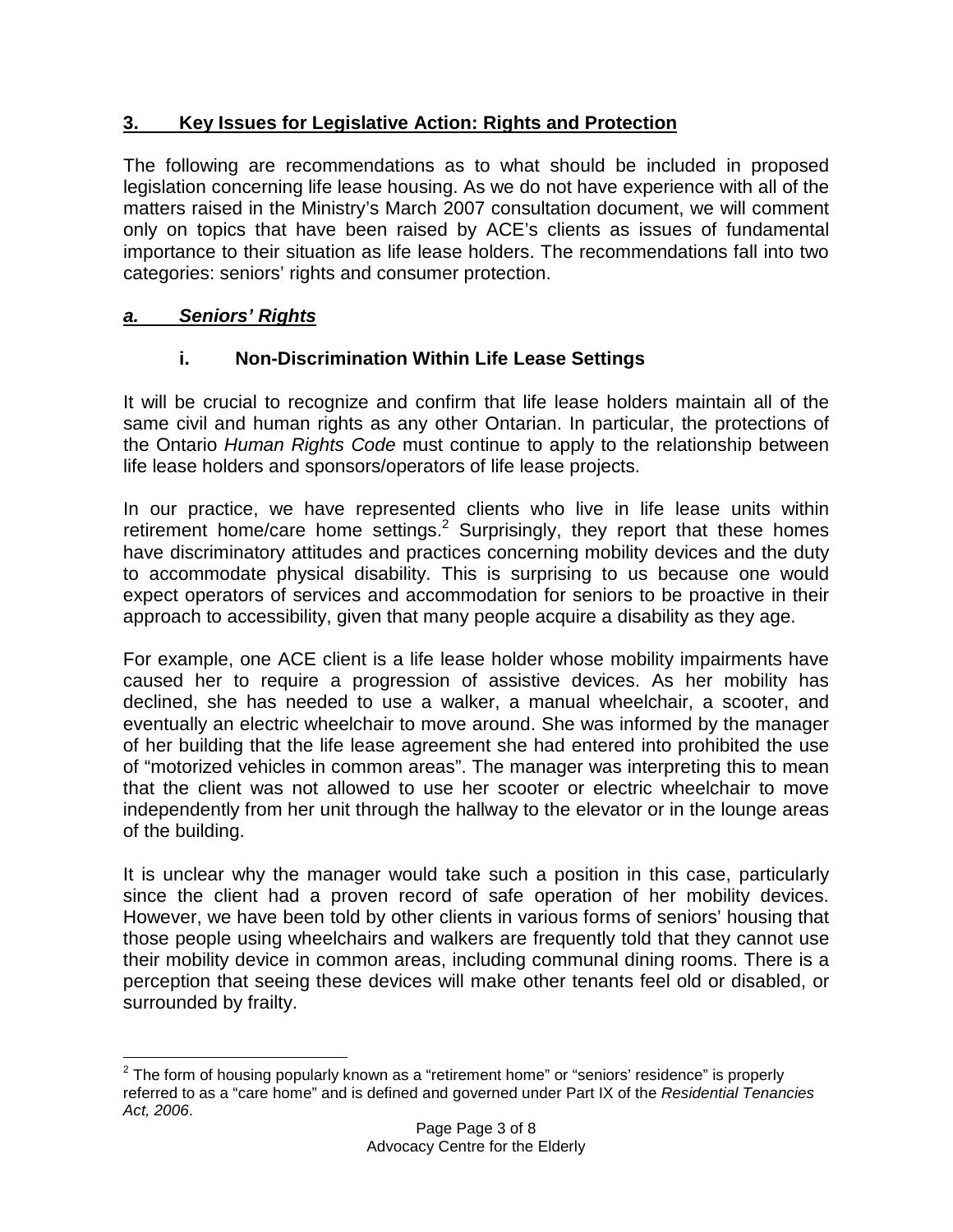ACE was able to assist in resolving this situation in a way that respected our client's human rights without having to file a complaint under the Ontario Human Rights Code. However, it is crucial that on a go-forward basis, rules governing life lease projects reinforce that such arrangements are subject to non-discrimination principles and policies of the Ontario Human Rights Code. Life lease holders do not give up any of their rights to equal treatment and dignity. While the example provided above concerns the right to equal treatment on the ground of physical disability, the right to non-discrimination must be recognized to extend to all prohibited grounds covered under the Code.

#### **ii. Care Services in Life Lease Housing Should Be Subject to the Same Regulation as in Retirement Homes**

Many life lease arrangements are physically located within retirement home/ care home settings. One of the advertised benefits of many life lease communities is that life lease holders may have access to amenities and services, including some care services, of the adjoining or co-located retirement homes. Two main issues arise in this context.

First, clients have informed us that in some life lease projects, life lease holders are told that they can only contract for care services with the provider that is associated with the project sponsor/operator. Such a provider may be contracted to provide nursing or other services to tenants in the co-located retirement home, or to residents at co-located long-term care homes. This effectively restricts the life lease holder's ability to contract for the kinds of services she may require and with the provider of her choice. ACE submits that the life lease holder's freedom to contract must be recognized in any life lease agreement, and that life lease operators should not be able to restrict the life lease holder's ability to select and contract with service providers of their choosing.

Second, ACE is aware that the Ontario Seniors' Secretariat is presently considering regulatory legislation to cover what are popularly known as retirement homes.<sup>3</sup> We have previously made submissions to the OSS on their proposed regulation. While we do not intend to repeat those submissions here, we strongly submit that any future regulation that pertains to retirement homes/ care homes in terms of care services, meal provision, security, etc., should also pertain to life lease holders insofar as they are contracting to purchase these services from the project sponsor. In this respect, life lease holders are in no different position than care home tenants when they are dependent on care services provided by the project sponsor or operator. Their rights should be equally protected.

# **iii. Illegal Promises of Automatic Admission to Long-Term Care**

Life lease projects may be located in proximity to retirement homes (private pay tenancies) and long-term care homes (publicly funded health care facilities). These

 3 See footnote 2.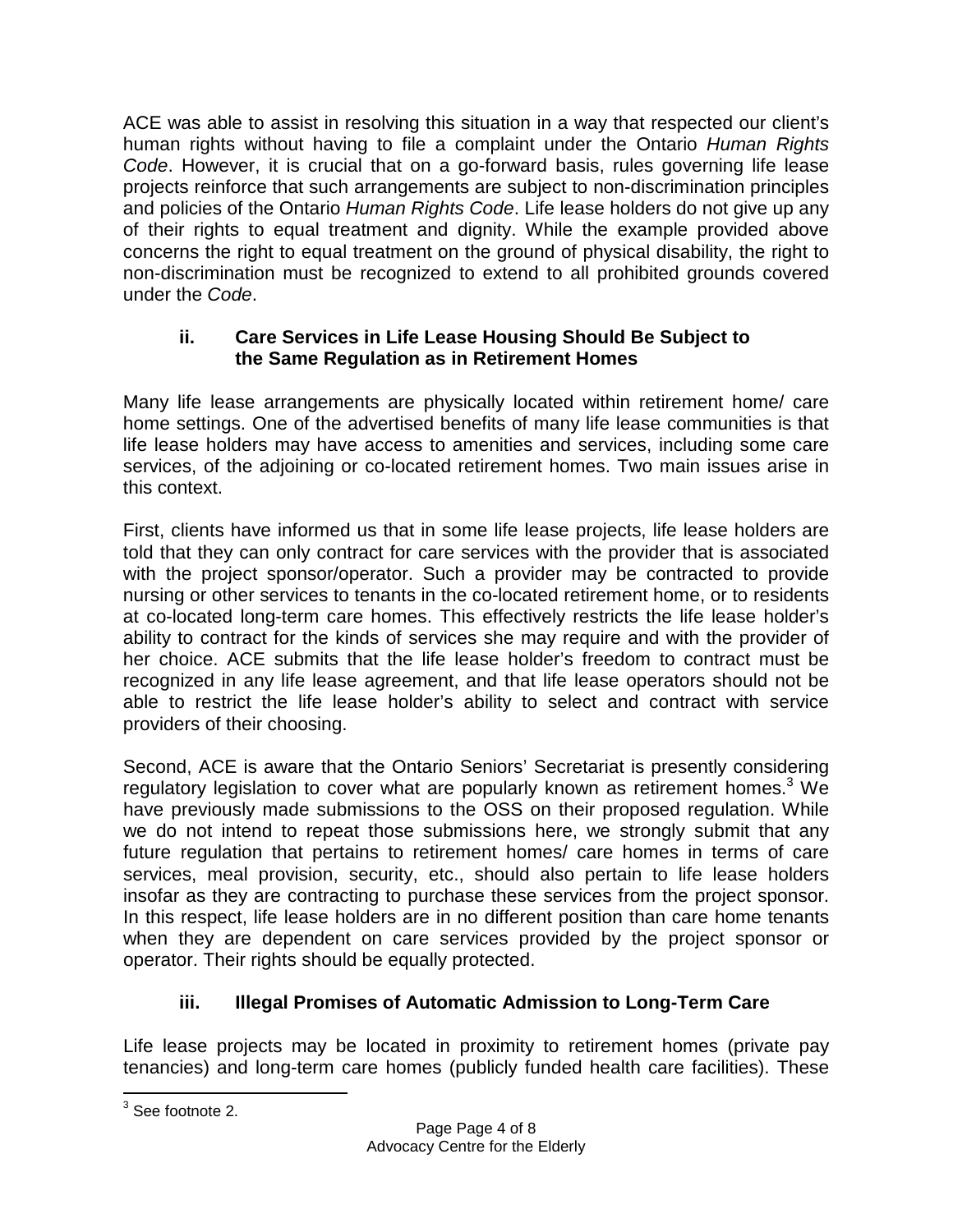different types of accommodation may even be operated by the same charitable or not-for-profit operators as part of a seniors' community.

Our clients report that upon entering into a life lease arrangement, the project sponsor/operator has purported to promise the life lease holder a "seamless transition" into the co-located long-term care home if and when the client needs care in a long-term care home. While this idea of a "seamless transition" may appear attractive both to the life lease holder and to the sponsor/operator, such a promise is contrary to law.

Admission to long-term care is governed by legislation and is controlled by the Community Care Access Centres (CCACs). Long-term care home operators cannot "promise" anyone admission to their long-term care home, as the admission process and waiting lists are managed by CCACs according to comprehensive criteria and categorization. Bed offers for long-term care homes must come from the CCAC and not from individual homes nor from their administrators.

ACE recommends that any proposed legislation stipulate that any purported promise to a life lease holder concerning guaranteed or preferential access to a particular long-term care home be considered void. Such a provision would help educate seniors, would reinforce the importance of respecting the process for admission into long-term care, and would ensure the integrity of the long-term care admission process.

### **b. Consumer Protection**

### **i. Dispute Resolution Mechanism**

ACE submits that life lease legislation should set out a dispute resolution mechanism for disagreements that may arise between a life lease holder and the project sponsor. Such a mechanism should cover disputes that may arise during both the building stage of the project and the subsequent occupancy period. Many seniors do not have the means to pursue dispute resolution by way of civil litigation through the court system. They should not be left without the opportunity to air their legitimate grievances about the operation of the project or decisions that affect their investment or their daily lives.

While some types of disputes may eventually need to be adjudicated in court, a less formal and less costly dispute resolution mechanism should be included within life lease legislation.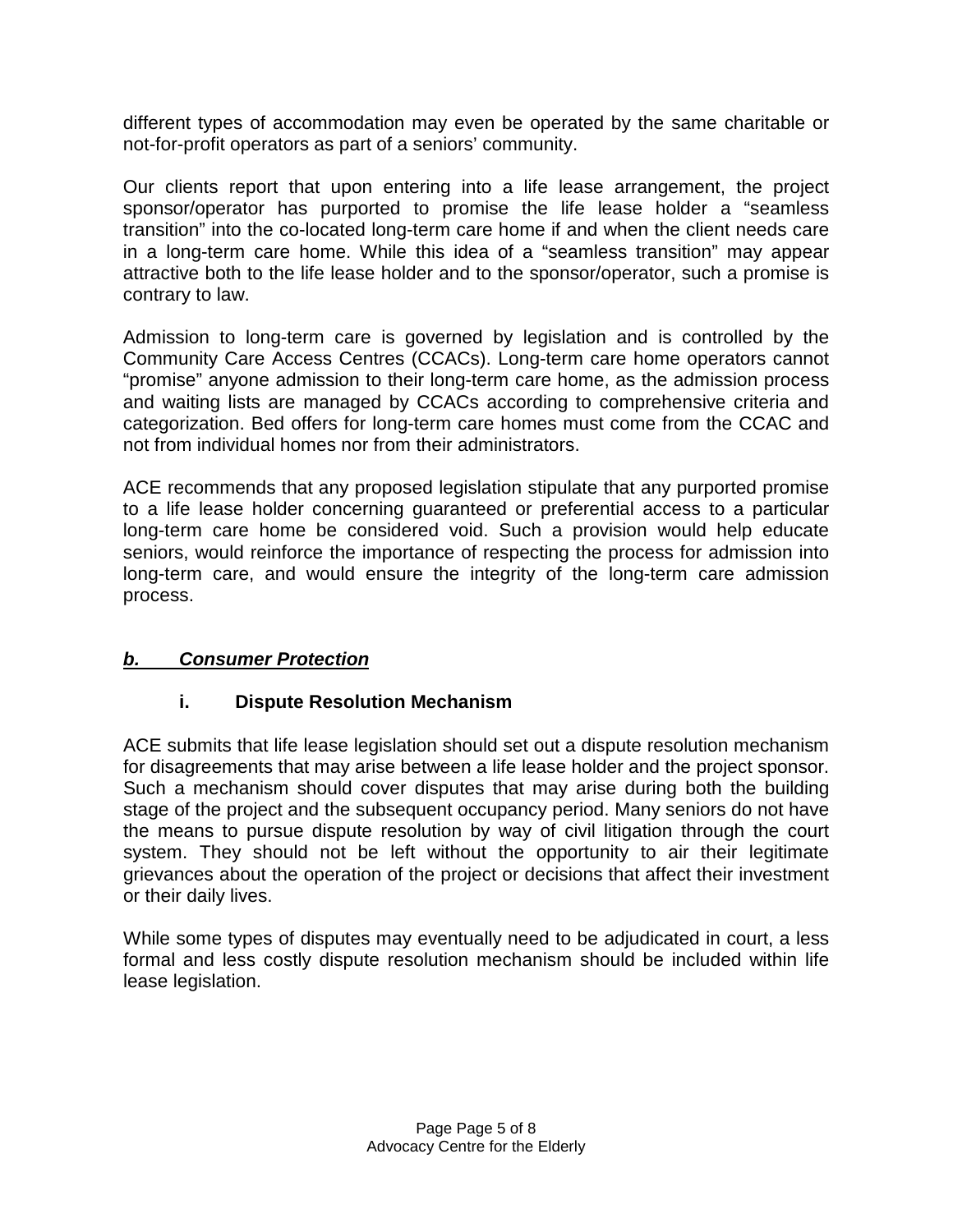### **ii. Transparent Business Practices**

The life lease concept is not well known or understood by most people, including those seniors considering buying into a life lease project. In order for consumers to be well-informed and educated about the decisions they make, life lease sponsors must be subject to broad disclosure requirements at all stages of project development. Following the example of Manitoba's Life Leases Act, disclosure should be made in the form prescribed by regulation. This will help to ensure that the disclosure requirement is carried out in a completely transparent and consistent manner.

The disclosure requirement must be contained in legislation and must be accompanied by strict consequences for breach of the obligation to disclose. In ACE's experience, landlords of care homes regularly disregard the requirement in section 140(1) of the Residential Tenancies Act, 2006, concerning the obligation to provide a care home information package ("CHIP") to new tenants. In any proposed life lease legislation, the failure to provide full disclosure should be grounds for the life lease holder to terminate the agreement.

At the front end, disclosure should cover the risks and potential benefits of involvement in a life lease arrangement throughout the building process. Front end disclosure must include a copy of the life lease agreement so that the potential purchaser has an appropriate period of time to understand its contents and seek professional advice.

Once life lease holders are actually living in their leased units, they should be legally entitled to disclosure of the audited financial statements of the project on at least an annual basis. They should also be entitled to information up front and on an ongoing basis concerning any reserves maintained by the project, and the proposed use(s) to be made thereof.

# **iii. Life Lease Holder Involvement in Operations**

Our clients report that their concerns and suggestions may not be taken seriously by life lease project managers. In ACE's view, life lease holders should have the opportunity to participate in decision-making concerning the operation of the project. This should take the form of representation on the board of the sponsor organization or of the corporation running the project. It is crucial that legislation include a requirement that life lease holders be represented on the board of the organization sponsoring or operating the project.

Life lease holders should also be free to organize residents' councils or other organizations to gather and voice the opinions of their membership. Legislation must specify that the board of the organization is required to permit the formation of a residents' council if the residents choose to establish one, and that the board is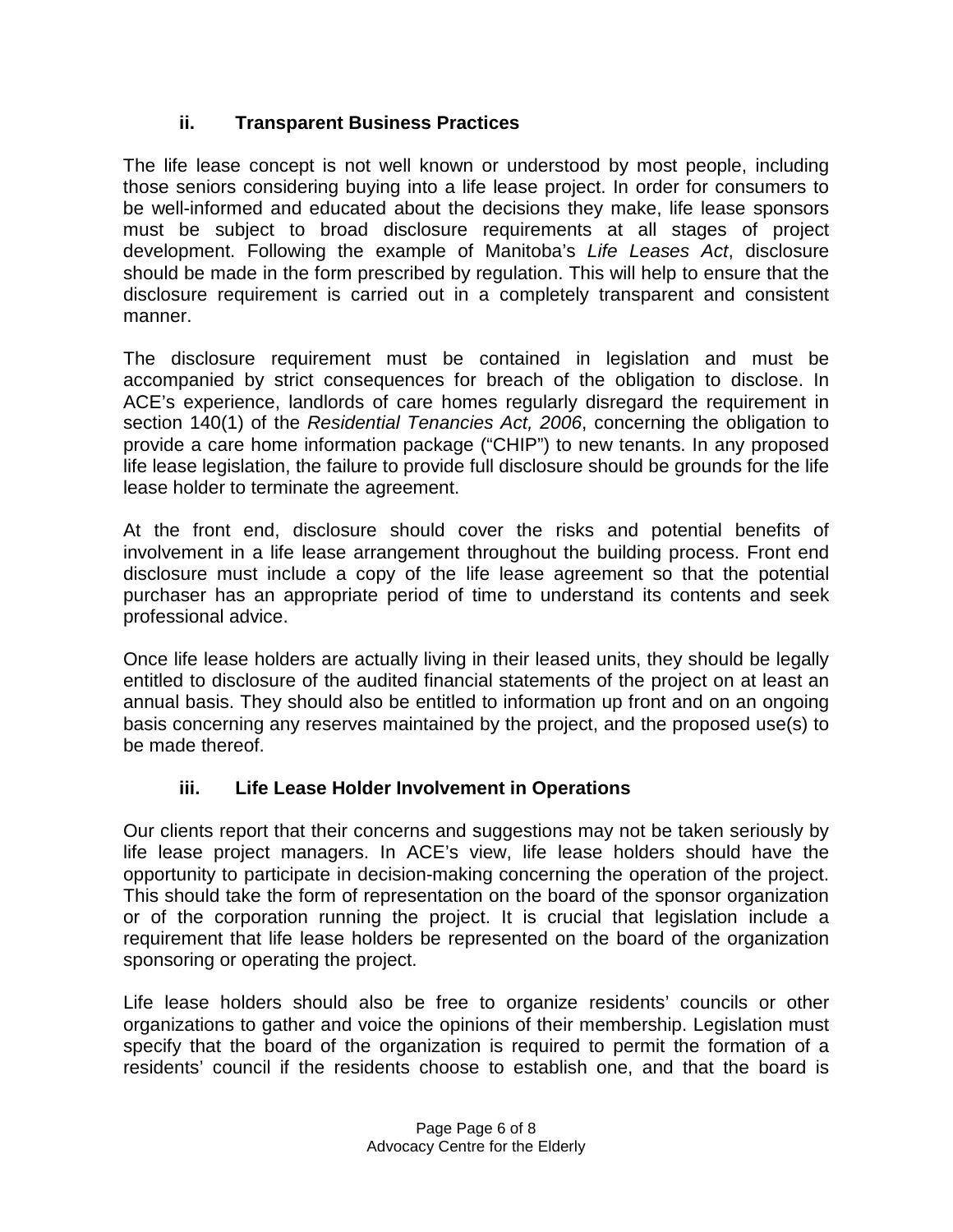required to co-operate with the residents' council by, for example, providing the council with copies of audited financial statements.

## **iv. Registration on Title and Title Insurance**

Life lease holders should be entitled to register their leasehold interest on title. Registering the interest by way of notice of lease would protect the life lease holder's interest against third parties in the event that the project sponsor or other entity defaults on the agreement.

As a corollary, title insurance should be available to life lease holders to protect against unforeseen claims arising from unregistered legal or equitable interests, or fraud.

## **v. Cooling-Off Period**

Any proposed life lease legislation should include a cooling-off period during which the purchaser can cancel his or her agreement to purchase. This ability to cancel the agreement must also be accompanied by a legislated requirement that the sponsor advise the purchaser of the right to cancel. This notice should be in writing and should be in the form prescribed by regulation.

## **vi. Process to Scrutinize Increases in Monthly Payments**

The monthly fees paid by life lease holders should be made subject to the rent control regime currently found in Part VII of the Residential Tenancies Act, 2006. The amount of "rent" paid by life lease holders may vary according to the type of life lease arrangement entered into: a higher up-front purchase price may mean a lower monthly "rent", and vice versa. There may also be monthly payments to cover maintenance, operating expenses, and other aspects of the project's management. In ACE's submission, whatever monthly fee is levied on life lease holders should be subject to the same types of restrictions as those found in residential tenancy legislation.

Whether a person is a tenant under the Residential Tenancies Act, 2006 or a life lease holder, he will have made a calculation about the maximum monthly "rent" charge his financial situation can bear. Life lease holders are no less vulnerable than other kinds of tenants in the sense that they could find themselves in financial difficulty if their monthly fees went up considerably or unexpectedly. While yearly lawful rent increases are to be expected, anything higher than a prescribed percentage of annual increase should be subject to a similar process of scrutiny and justification to that found in section 126 of the Residential Tenancies Act, 2006. Whether it is the Landlord Tenant Board or another neutral body that carries out the process of scrutiny and justification, such a process is necessary in order to protect the legitimate expectations of life lease holders.